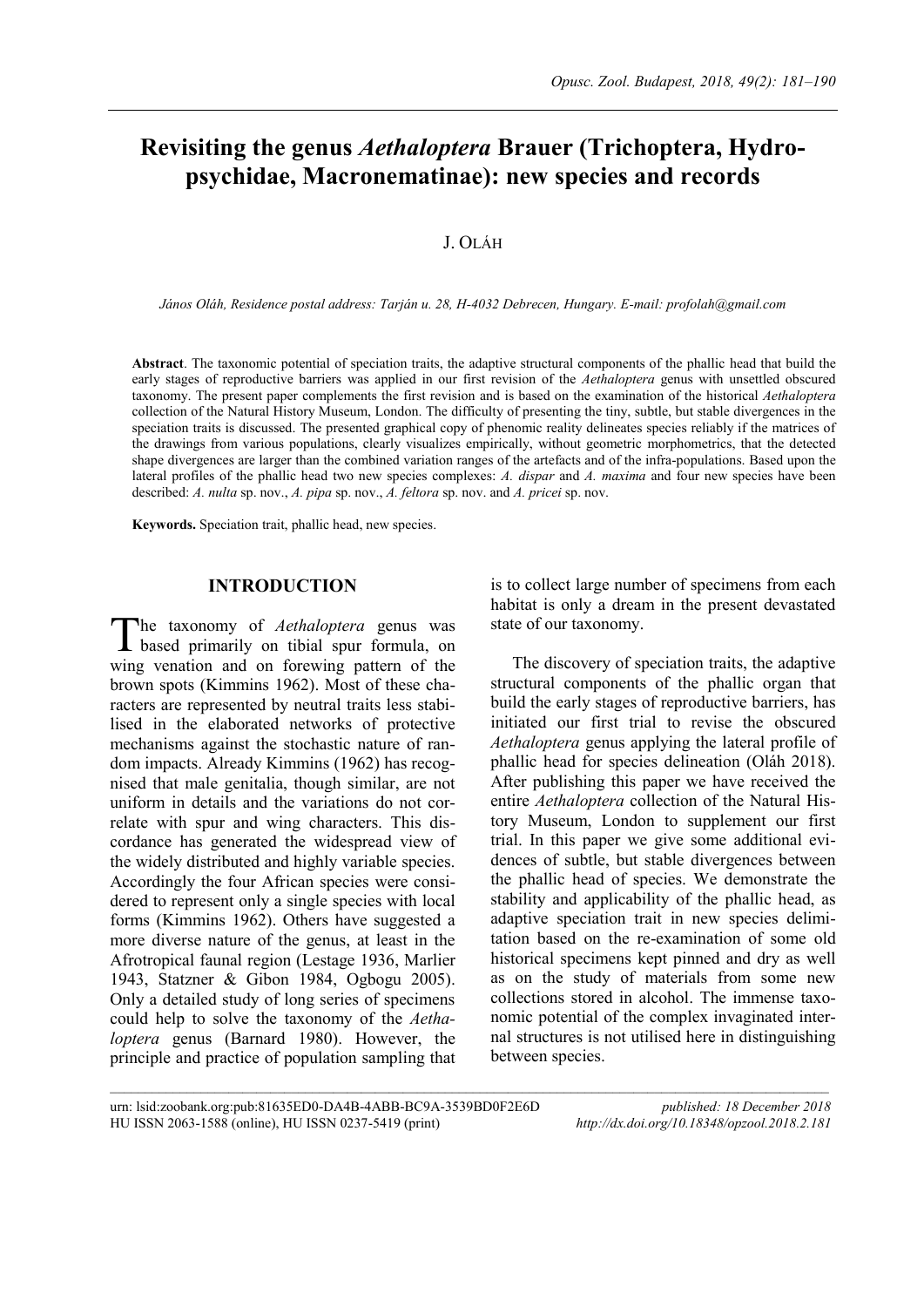## **How to present subtle divergences?**

At the Macronematinae subfamily the highly specialised derived state in the organisation of the phallic structure is the result of modification by reduction and simplification, a kind of complexity increase by incremental subtraction (Esteve-Altava *et al.* 2013). The primordial phallic structures (aedeagus, endotheca, endophallus, and endothecal processes) have been abbreviated and moved to the apical region of the phallotheca. Thereafter they became retracted (inverted or invaginated) inside the very tip of the tubular phallotheca (Oláh 2018). The resulted compact phallic head retained or even increased its complexity by inversion, anisomerism, unpaired structures, density of connections, path and cluster development (Oláh *et al.* 2014). The simple head with this inverted complexity is under the permanent pressure of sexual integration. This intense pressure has induced and powered the apparently high diversity of adaptive shape divergences.

The neutral traits of spur number, wing venation and forewing spot pattern are exposed to stochastic mechanisms with random variation. The adaptive speciation trait of the phallic head with very elaborated and complex internal structure has subtle, but well-defined and rather stable shape divergences. Its stability is maintained by a network of very complex protective mechanisms (Oláh & Oláh 2017). Moreover, we have learnt from sophisticated molecular genetic studies on *Drosophila* genus that even a very simple divergence in shape profiles, like a simple lobe on a key genitalic structure, is organised, produced and protected by very complex cooperation of several thousand sequences in quantitative trait loci and superimposed by epistatic and epigenetic interferences and sequence interactions (Oláh *et al.* 2017). It was just a modern wishful dream of reductionism in the gene industry to abstract the reality into mathematical and statistical models how the building of such a complex system like the inverted phallic head of the *Aethaloptera* genus with incremental subtraction is organised by integration on molecular level.

Studying subtle phenomic differences on the speciation traits we work nearby the structural diverging point of the initial split criteria. Contrary to the basic problem of genomic virtuality, here we face the challenge how to present, by drawings, the phenomic reality of speciation trait with tiny shape divergences in fine phenomics, because: *(1)* according to the "identity of indiscernibles" every entity is different; *(2)* therefore every subtle and stable divergence of speciation trait has some level of individual variation; *(3)* moreover, there are various hybrids from contact zone with intermediate byproducts; *(4)* every consecutive drawings prepared by the same person from the same individual is different; *(5)* every person has different drawing style and capacity. In addition to these challenges we have surveyed eleven potential sources of artefacts in order to pay due attention in distinguishing between subtle adaptive divergences, artefacts and infra-population trait variations (Oláh *et al.* 2015).

The best empirical solution to the presentation problem of these tiny divergences is to compose and to build matrices of the drawn diverged speciation traits from as much populations as possible. We use the world "matrix" in its original sense: the basic material of something, the ground, the origin or the parent Mather (=mater) of species delineation. This original sense of "everything" is abstracted in mathematics to rectangular array of grids, in rows and columns to express numbers, symbols or anything when using the world "matrix". This graphical copy of phenomic reality delineates species reliably if the matrices of the drawings from various populations, clearly visualizes empirically, without geometric morphometrics, that shape divergence is larger than the combined variation range of artefacts and of infra-populations. We have experienced and documented in several caddisfly taxa that the epistemic power/visual perception of the multiple drawings concentrated in matrices is demonstrative and convincing compared to the single drawing of a particular specimen (Oláh *et al*. 2013, 2014, 2015, 2016, 2017).

In *Aethaloptera* genus the drawings of lateral profile of the phallic head properly observable by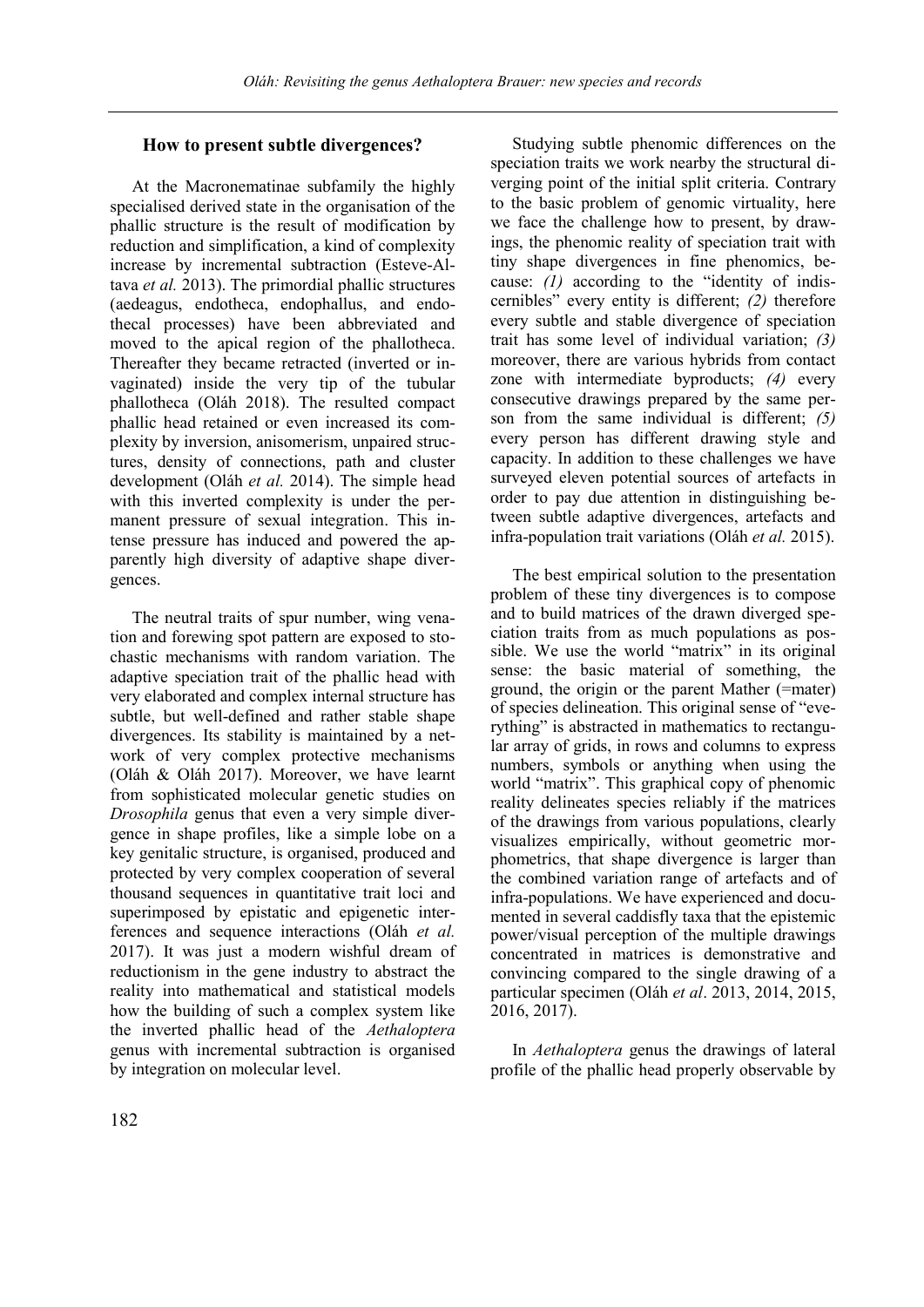stereomicroscopy are the most stable form of presentation to document species level divergences. The dorsal, ventral and caudal forms of phallic head are not stable; their actual shape is highly dependent on the opening state of the aperture rim, moreover the caudal view is very sensitive to slight changes of viewing angles.

## **MATERIALS AND METHODS**

The old historical material of MacLachlan, Ulmer, Martynov, Mosely and Kimmins deposited in the Natural History Museum, London are composed of mostly pinned female specimens. The study of old dry pinned specimens is not easy and is highly taxon-specific. We need to cut some apical abdominal segments with the genitalia or need to remove the entire abdomen for cleaning, clearing and dissecting. Frequently we need to cut the head and thorax also for preparation. In some taxa like *Rhyacophila* the abdomen removal from pinned dry specimens is easier. In the case of *Aethaloptera* female it is almost impossible. The abdomen is usually fully packed with eggs and usually broken together with the metathorax. Moreover female taxonomy, especially at the Afrotropical species is not elaborated. We believe that in the case of caddisflies it is advisable to transfer dry pinned ordinary specimens to alcohol; otherwise its proper study is difficult or almost impossible, especially in the case of microcaddisflies. From the Natural History Museum, London we have examined all the materials which were stored in alcohol, but only those pinned specimens which have and give important taxonomical information at the present level of our knowledge.

*Depositories***.** Natural History Museum, London, (NHMUK); formerly the British Museum Natural History, London, England (BMNH).

Oláh Private Collection, Debrecen, Hungary, under national protection by the Hungarian Natural History Museum, Budapest, Hungary (OPC).

Queensland Museum, Brisbane, Australia (QM). Zoologisches Museum, Hamburg, Germany (ZMH)

## **TAXONOMY**

#### *Aethaloptera* **Brauer, 1875**

Character ranking to establish the taxonomical position of the genus *Aethaloptera* has recently been summarized and presented by ranking synapomorphies (Oláh 2018). The Macronematinae subfamily was delimited in the Hydropsychidae family by the elongated antennae; the Polymorphanisini tribe by the vestigial mouthparts; the *Aethaloptera* genus by the false discal cell, the species group inside the *Aethaloptera* genus by the position of the aperture slit on the apical ending of the phallotheca; and the species by the shape of the phallic head.

## *Aethaloptera dispar* **species group**

According to the area principle this is the ancestral species group being distributed in very large area over the Afrotropical, Palaearctic, Oriental and Australasian faunal regions. The area principle is confirmed by the fact that all members of the group have the plesiomorphic character state of the terminal opening of the phallotheca: the group is delimited by the apical or nearly apical, slightly apicodorsal position of the aperture rim of the invaginated distal end of the phallotheca, the entrance atrium and its apical opening with the rim configuration (Oláh 2018).

#### **Afrotropical species**

Based on discordances between variations of spur, wing and phallic head, Kimmins (1962) has considered that *A. dispar* and *A. maxima* may be only local forms of one widely distributed species. According to Lestage (1936) and Marlier (1943) *A. dispar* alone may represent 3 species just in Belgian Congo. Applying the adaptive speciation trait of the phallic head we distinguish two species complexes in the Afrotropical species of the *A. dispar* species group: (1) *A. dispar* species complex having phallic head somewhat rounded subqudrangular; (2) *A. maxima* species complex having phallic head simply rounded.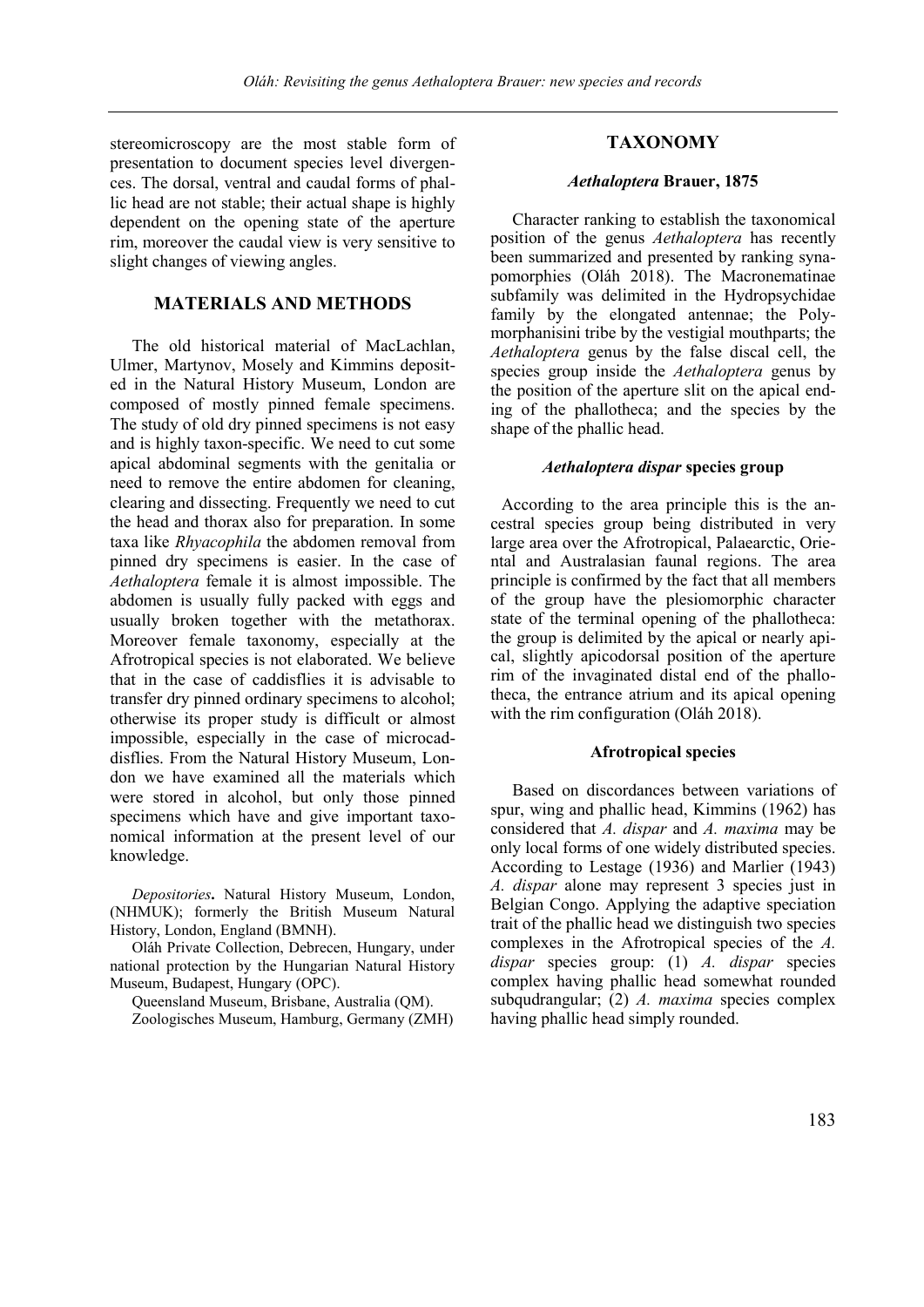## *Aethaloptera dispar* **complex**

This is a well-defined species complex with rounded sub-quadrangular lateral profile of the phallic head. Further divergences in the complex are organised by the particular formation of subquadrangularity of the phallic head as well as by the neck and head formation.

#### *Aethaloptera dispar* **Brauer, 1875**

## (Figures 1−7)

*Material examined*. **Democratic Republic of the Congo** (Congo, Zaire), 1900, leg. G.L.E. Andreae, 1900-38, NHMUK012501687, det. M. E. Mosely as *A. dispar*, (1 male, NHMUK).

*Remarks*. The obliquely upward directed phallic head is typically sub-quadrangular. The head is low, that is the neck is almost as high as the head. The genuine species of *A. dispar* is reported here from Senegal (Lectotype) through Ghana and Republic of Congo to Democratic Republic of Congo.

## *Aethaloptera nulta* **sp. nov.**

#### (Figures 8−11)

*Material examined*. *Holotype*: **Malawi**. (Nyasaland), Ntundu, 7.VIII.1952, leg. Lewis Berner, 7-852-1, B.M.1953-668, NHMUK012501661, D. E. Kimmins det. 1954 as *A. dispar* (1 male, NHMUK). *Paratypes*: same as holotype (3 males, NHMUK; 1 male, OPC). **Zambia**, (North Rhodesia), Karambora, 1962, leg. E. Pinhey, B.M. 1962-428, NHMUK012501703, det. P.C. Barnard 1977 as *A. dispar* (2 males, 2 females; NHMUK). Zambia, (North Rhodesia), Karambora, Zambezi River, IV.1962, leg. E. Pinhey, B.M. 1962-428, NHMUK012501703, det. D.E. Kimmins 1962 as *A. dispar* (6 males, NHMUK; 3 males, OPC).

*Diagnosis*. The obliquely upward directed phallic head remained sub-quadrangular, but not typical of the nominate species *A. dispar*, somewhat widening apicad, somehow funnelling. The head is elongated, not low like in *A. dispar* that is the neck is only half as high as the head. The species is recorded from the basin of Zambezi River.



**Figures 1–7.** *Aethaloptera dispar* Brauer, 1875. Lateral profile of the phallic organ from various populations:  $1 =$  Lectotype from Senegal, drawn by Barnard  $(1980)$ ;  $2-5$  = specimens from Republic of the Congo;  $6 =$  specimen from Democratic Republic of Congo; 7=specimen from Ghana drawn by Kimmins (1962).

*Description.* Medium-sized species. In alcohol the head and thorax yellowish brown, legs yellow, abdomen light, darker dorsally. Spur formula 032. Forewing length around 10 mm; wing colour pale, fading to yellowish brown; less pronounced and variously discernible seven brown spots present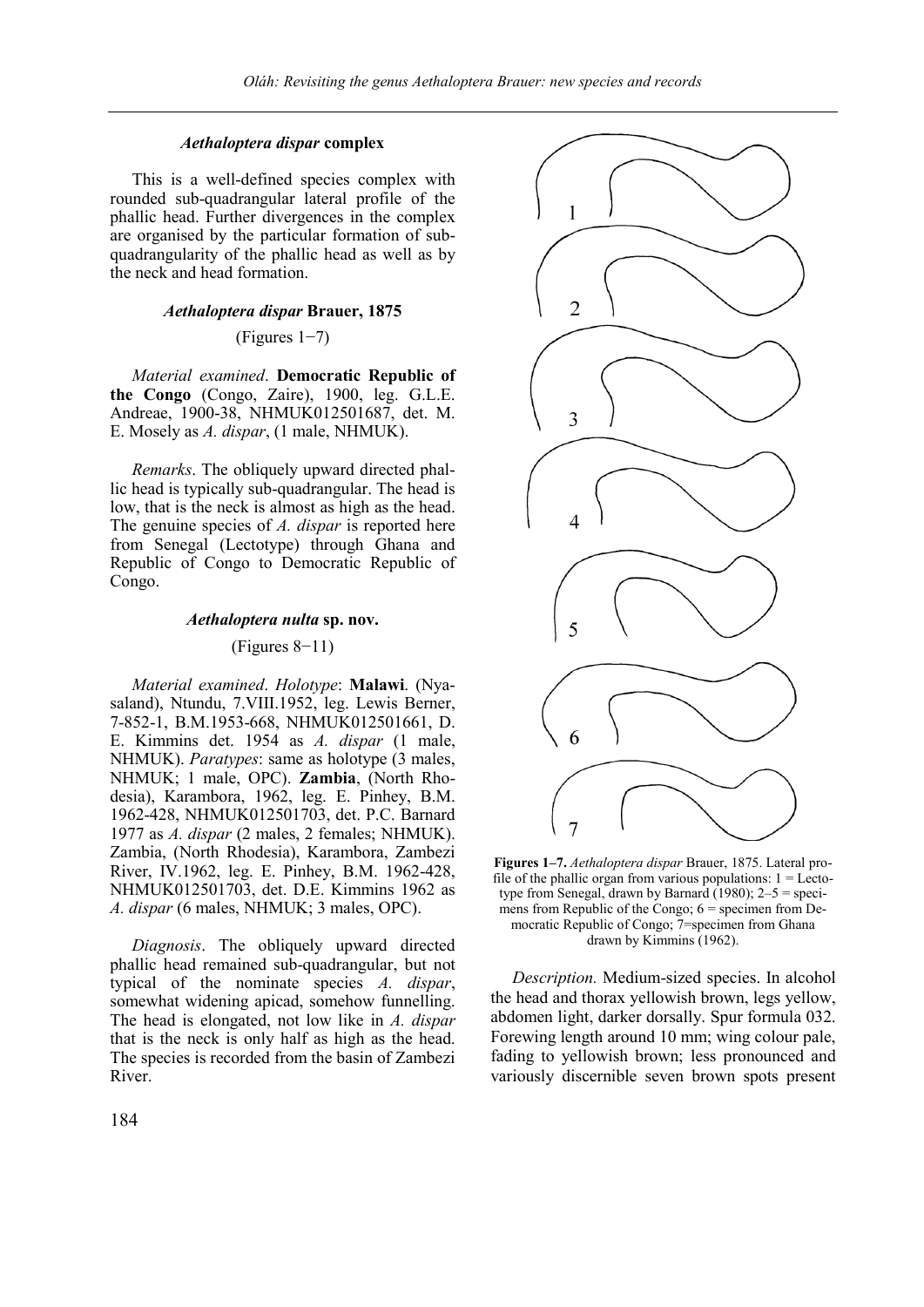on cross-veins and on fork junctions. Sc and R1 sinuous apically, fork 4 is long stalked in forewing. Fork R4 in hindwing sessile. The basic structure of the male genitalia is similar to *A. dispar*, but differs by the divergences in the phallic head formation as discussed in diagnosis.

*Etymology. nulta, from "nyult*" lengthened, elongated in Hungarian, refers to the upward elongated head, twice the length of the phallic neck.



**Figures 8–11.** *Aethaloptera nulta* sp. nov. Lateral profile of the phallic organ from various populations:  $8 =$  Holotype male from Malawi;  $9-11$  = Paratypes from Zambia;

## *Aethaloptera pipa* **sp. nov.**

#### (Figures 12−15)

*Material examined*. *Holotype*: **Democratic Republic of the Congo** (Belg. Congo), Kabalo, V.1926, leg. Dr. Schoubeden(?), 1935-232, NHMUK012501658, det. M.E. Mosely as *A. dispar* (1 male, NHMUK). *Paratypes*: same as holotype (5 males, NHMUK; 1 male, OPC). **Ghana**, Black Volta, at light, 1967, leg. T. Petr, 1968-267, NHMUK012501700, det. D.G. Gibbs as *A. dispar* (1 male, NHMUK). Ghana (Gold Coast), Afram River, Mankrong,13.IX.1950, leg. Lewis Berner, Brit.Mus. 1953-668, NHMUK 012501654, det. D.E. Kimmins, 1957 and det. D. G. Gibbs as *A. dispar* (1 male, 1 female; NHMUK). **Sierra Leone**, Njala, II.–IV. 1925, at light, leg.E. Hargreaves, NHMUK012501640 (1 male, NHMUK).

*Diagnosis*. The obliquely upward directed phallic head remained sub-quadrangular, but not typical of the nominate species *A. dispar*, and not funnelling like *A. nulta* sp. nov. somewhat unregularly patterned, but pipe-shaped and usually concave apicoventrad and convex apicodorsad. The head is elongated, like *A. nulta* sp. nov. and not low like *A. dispar*; the neck is lower than the head. The specie is recorded from Sierra Leone to Democratic Republic of the Congo.

*Description.* Medium-sized species. In alcohol the head and thorax yellowish brown, legs yellow, abdomen light, darker dorsally. Spur formula 032. Forewing length around 12 mm; wing colour pale, fading to yellowish brown; less pronounced and variously discernible seven brown spots present on cross-veins and on fork junctions. Sc and R1 sinuous apically, fork 4 is sessile in forewing. Fork R4 in hindwing sessile. The basic structure of the male genitalia is similar to *A. dispar*, but differs by the divergences in the phallic head formation as discussed in diagnosis.

*Etymology. pipa*, from "*pipa*" pipe, tobacco pipe in Hungarian, refers to the pipe-shaped modification of the phallic head.

## *Aethaloptera maxima* **complex**

This is a well-defined species complex with rounded lateral profile of the phallic head. Further divergences in the complex are organised by the particular formation of the circularity of the phallic head as well as by the neck and head formation.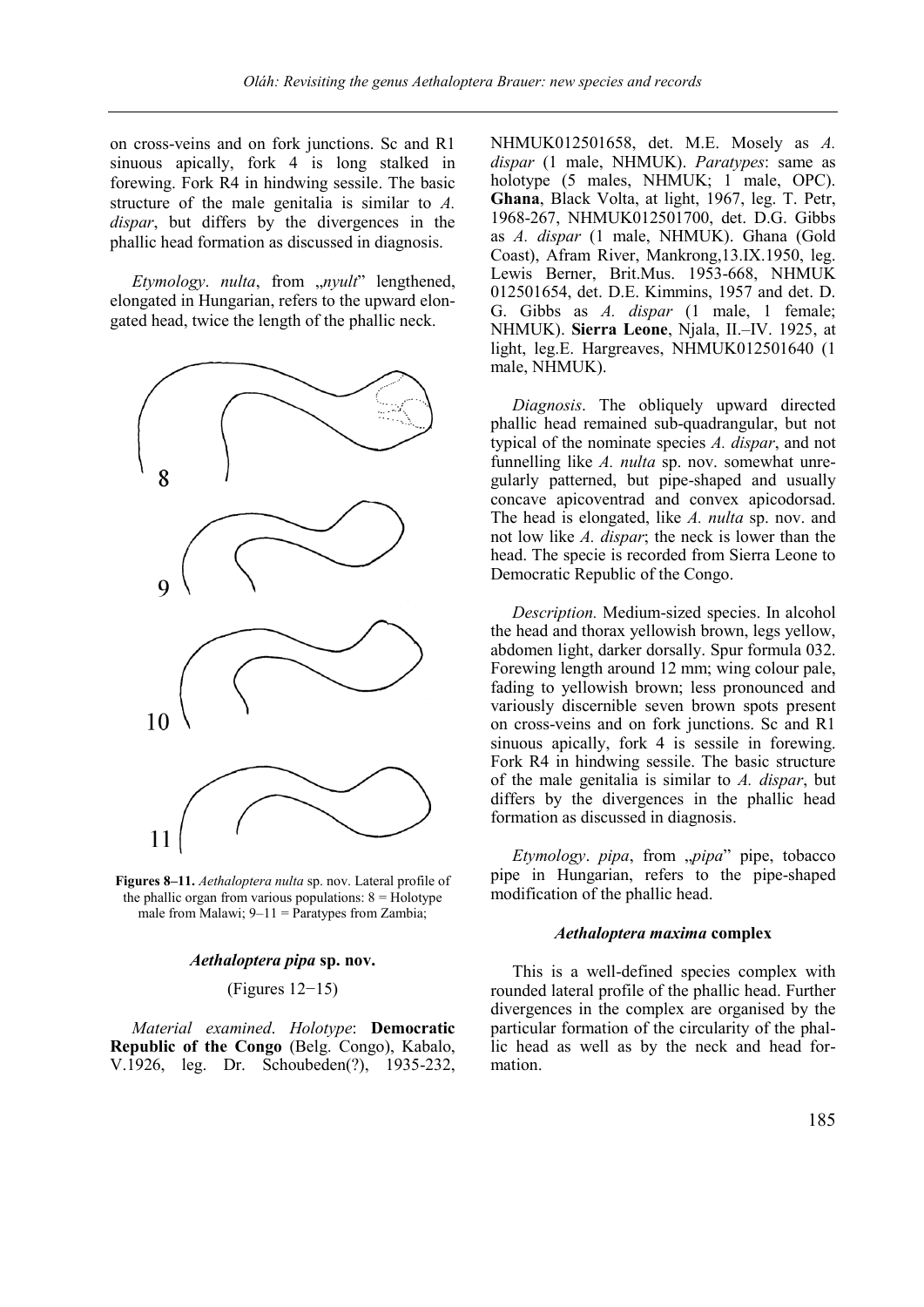

**Figures 12–15**. *Aethaloptera pipa* sp. nov. Lateral profile of the phallic organ from various populations:  $12 =$  Holotype male from Ghana, Volta River; 13 = Paratype from Ghana, Afram River; 14 = Paratype from Democratic Republic of the Congo; 15 = Paratype from Sierra Leone.

## *Aethaloptera feltora* **sp. nov.**

(Figures 16−19)

*Material examined*. *Holotype*: **Zambia**, Chipepo, Middle Zambesi, 25.X.1956, ZGC145, caddis pupae and adults from tigerfish stomach (few free) (1 male, NHMUK). *Paratypes*: same as holotype (16 males, NHMUK; 6 males, OPC).

*Diagnosis*. The obliquely upward directed phallic head remained rounded, but not typical of the nominate species *A. maxima*, somehow particularly patterned. The dorsoapical region of the phallic head upward directed with a blunt tip; it has some resemblance to a water drop.

*Description.* Large-sized species. In alcohol the head and thorax yellowish brown, legs yellow, abdomen light, darker dorsally. Spur formula 022. Forewing length around 14 mm; wing colour pale, fading to yellowish brown; less pronounced and variously discernible seven brown spots present on cross-veins and on fork junctions. Sc and R1 sinuous apically, fork 4 is stalked in forewing. Fork R4 in hindwing sessile. The basic structure of the male genitalia is similar to *A. maxima*, but differs by the divergences in the phallic head formation as discussed in diagnosis.

*Etymology. feltora, from "feltör*" upwards in Hungarian, refers to the upward directed apicodorsal region of the phallic head.



**Figures 16–19.** *Aethaloptera feltora* sp. nov. Lateral profile of the phallic organ:  $16 =$  Holotype male from Zambia, Middle Zambezi River;  $17-19 =$  Paratypes from the Holotype's population.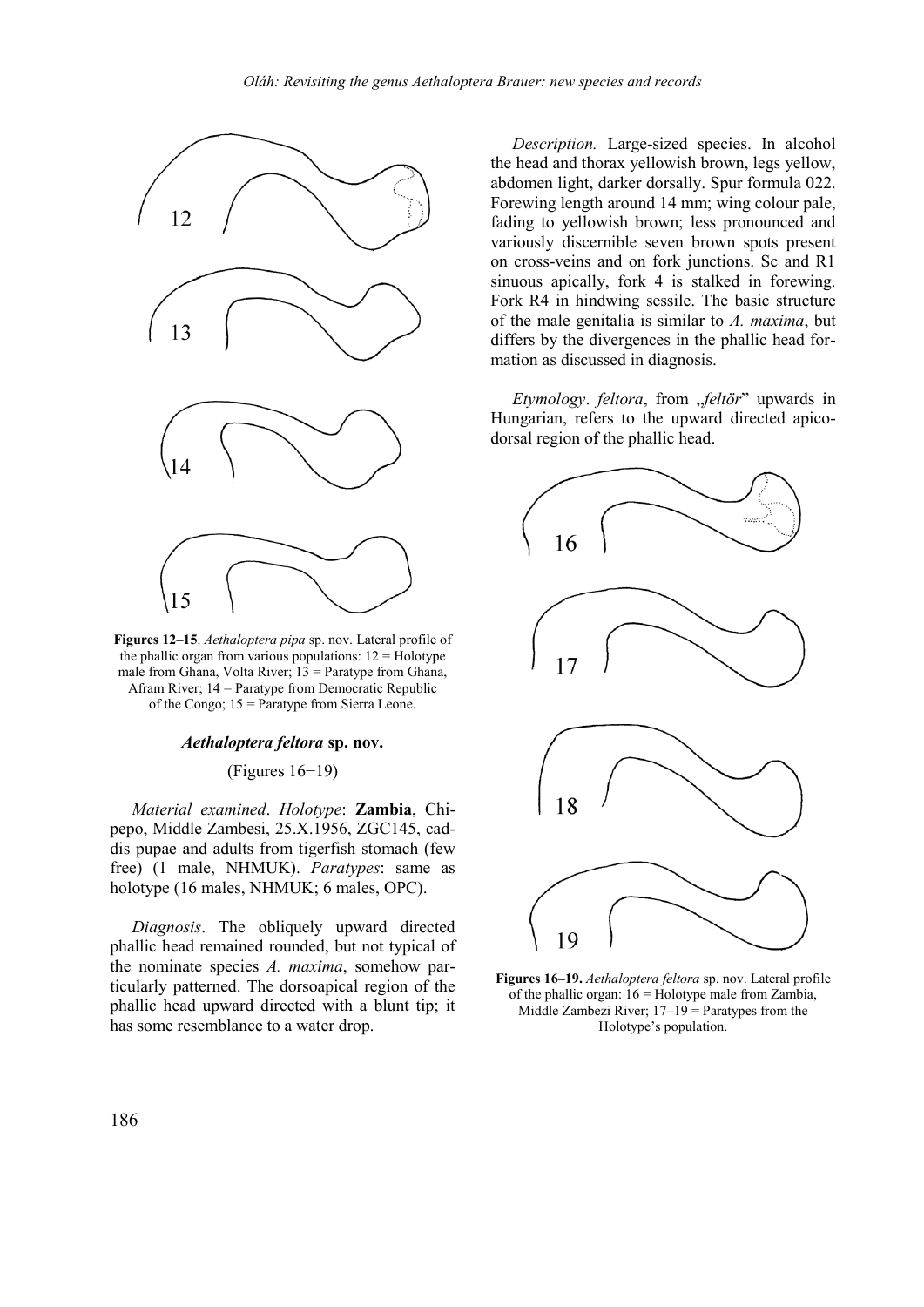## *Aethaloptera maxima* **Ulmer, 1906**

## (Figures 20−25)

*Material examined*. Male holotype destroyed (Weidner 1964). *Neotype* examined, drawn, designated and deposited in the Zoologisches Museum, Hamburg by Barnard (1980). Here, two males were examined and drawn collected together with the neotype and deposited in NHMUK: **South Africa**, Waterval River, National Road between Standerton and Greylingstad, 12.I.1959, C.S.I.R. Water Research, VAL 518A, Brit. Mus. 1960-383, NHMUK012501652, D.E. Kimmins det. as *A. maxima* (2 males, BMNH). **Zambia** (North-East Rhodesia), Upper Luangwa R., 27.VII.–13.VIII.1910, leg. S.A. Neave, 1911- 177, NHMUK012501597, det. D.E. Kimmins, 1960 as *Chloropsyche maxima*, (1 male, BMNH).

*Remarks*. The obliquely upward directed phallic head is typically rounded, almost circular. The head is low, that is the neck is almost as high as the head. The genuine species of *A. maxima* is reported here from South Africa and Zambia.

#### **Palaeartic species**

A single species represents the genus in the Palaearctic fauna region with a distributional range covering Far East Russia and China. The lateral profile of the phallic head is rather stable in all the known populations.

#### *Aethaloptera evanescens* **(McLachlan, 1880)**

*Material examined*. **China**, Pai-se, Kwangsi, 29.III.1939, leg. Richardson, NHMUK012501559, det. M.E. Mosely as *A. rossica*, det. P.C. Barnard 1977 as *A. evanescens* (1 male, NHMUK).

*Remarks*. The single male specimen from China, Kwangsi deposited in the Natural History Museum, London has lateral profile of the phallic head identical with specimens examined from Far East Russia (Oláh 2018).



**Figures 20–25**. *Aethaloptera maxima* Brauer, 1906. Lateral profile of the phallic organ from various populations:  $20 = Neo$ type series from South Africa, Waterval River; 21 = South Africa; Vaal River; 22 = Namibia, Orange River; 23 = Namibia, Rundu; 24–25 = South Africa, Kunene River.

#### **Oriental species**

#### *Aethaloptera dyakana* **Banks, 1920**

#### (Figure 26)

*Material examined*. **Brunei**, 200', Rampayoh River, waterfall below LP 195, 1-3.III.1982, leg. G.S. Robinson, 7-852-1, BM.1982-156, NHMUK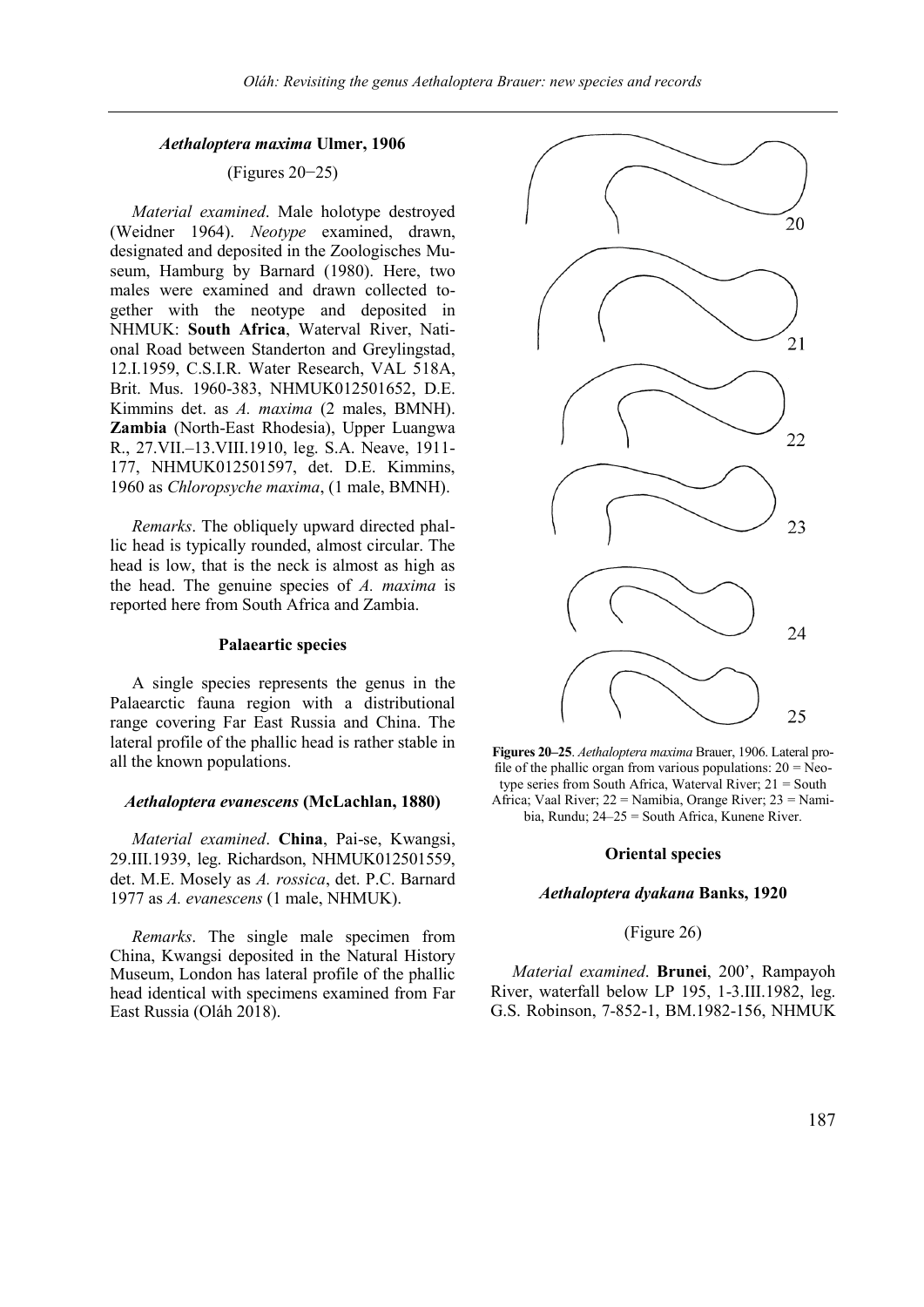

**Figures 26–33**. The pair of setose sclerites on sternite VIII of the known Oriental species: 26 = *A*. *dyakana*; 27 = *A. malickyi*; 28 = *A. punctata*; 29 = *A. sexpunctata*; 30–32=*A. wellsae* from Australia; 33 = *A. wellsae* from New Guinea.

012501678, det. P.C. Barnard 1982 as *A. sexpunctata* (1 female, NHMUK; 1 female, OPC).

*Remarks*. The species is known from a single female collected in Borneo. Ulmer (1951) has synonymized it with *A. sexpunctata* and Barnard (1980) also listed it under *A. sexpunctata*. Based on area principle it was reinstated as a valid species (Oláh 2018). Here we have examined the pair of setose sclerites on the sternite VIII of a female specimen from Brunei and it was clearly diverged and distinguishable from the setose sclerites of the known Oriental species. The setose sclerites are rather high compared to *A. malickyi* and *A. punctata*; sub-quadrangular with concave dorsum, not laterad triangular like *A. sexpunctata* or hump shaped like *A. wellsae*.

## *Aethaloptera punctata* **(Banks, 1920)**

## (Figure 28)

*Material examined*. **Indonesia**, Sumatra, Lahat, 1916, leg. John Henderson Esq., slide, NHMUK010114297, Mosely Coll. B.M. 1938- 443 (1 female, NHMUK). **Malaysia**, Perak, Ipoh, Kinta River, XI.1913–III.1914, leg. J. Henderson, NHMUK012501662, det. P.C. Barnard as *A. sexpunctata* (2 females, 1 female without genitalia, NHMUK). Malaysia, Brit. Mus. slide No 98, NHMUK010114298, det. P.C. Barnard as *A. sexpunctata* (1 female, NHMUK).

#### *Aethaloptera sexpunctata* **(Kolenati, 1859)**

## (Figure 29)

*Material examined*. **India**, Bihar, Pusa, 27.II. 1924, leg. Krishna, T.B. Fletcher Coll. Brit. Mus. 1936-643, NHMUK012501526, det. M.E. Mosely as *A. sexpunctata* (1 male, NHMUK). **Myanmar** (Burma), Prome, 17.II.1917, at light, NHMUK 012501545, det. M.E. Mosely as *A. sexpunctata* (1 male, NHMUK).

## **Australasian species**

#### *Aethaloptera wellsae* **Oláh, 2018**

#### (Figures 30−33)

*Aethaloptera wellsi* Oláh, 2018: 11–13. The incorrect original spelling is corrected here as a justified emendation: *Aethaloptera wellsae* Oláh, 2018.The holotype was repatriated from MPC to QM.

*Material examined*. **Australia**, 20 mls W of Tully, Q. 20.IV.1964, leg. I. F. B. Common & M. S. Upton, NHMUK012501540 (1 female, NHMUK). **New Guinea**, Port Moresby, 1887, leg. Kowald, McLachlan Coll. B. M. 1938-674, B. M. genitalia slide  $\varphi$  99, NHMUK012501546 (1 female, NHMUK). Brit. Mus. Slide No. 99, NHMUK010114296, female genitalia, det. P.C. Barnard as *A. sexpunctata*.

*Remarks*. On the New Guinean specimen the wing venation and forewing spot pattern are simi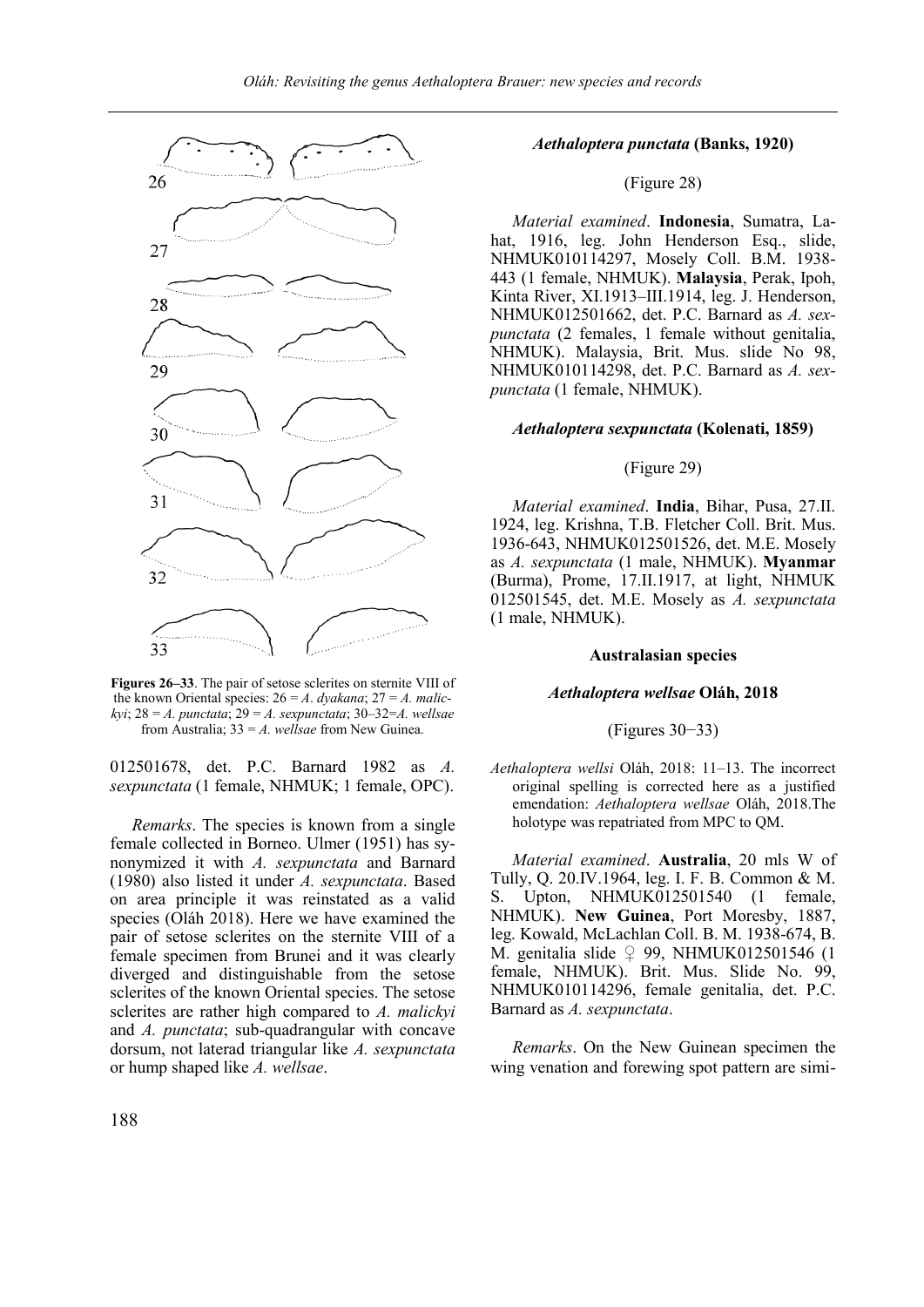lar to *A. wellsae* Oláh, 2018 described from nearby in northeastern Australia. The pair of setose sclerites on the eighth sternite seems more regularly arch-shaped on New Guinean specimen. This is the first record of *A. wellsae* in New Guinea.

## *Aethaloptera meyi* **species group**

This derived species group with restricted distribution to the Afrotropical fauna region was established by the anterad moved dorsal position of the aperture rim of the invaginated distal end of the phallotheca, the entrance atrium and its apical opening with the rim configuration.

#### *Aethaloptera meyi* **Oláh, 2018**

*Material examined*. **Uganda**, West Nile, Albert Nile, Pakwach, 26,29.IV.1956, leg. P.S. Corbet, B.M.1956-751, det. as *A. dispar* (150 males, BMNH; 6 males, OPC). Uganda, West Nile, near Laropi, 27–28.IV.1956, leg. P.S.Corbet, B.M. 1956-751, NHMUK 012501701, P.S. Corbet E.A.F.R.O.Coll. det as *A. dispar*, (9 males, BMNH). Uganda, Victora Nile, L. Kyoga, near Namasale, 1.V.1956, leg. P.S. Corbet, 1956-751, P.S.Corbet E.A.F.R.O Coll. 157, det. as *A. dispar* (4 males, 10 females; BMNH). **Sudan** (South Sudan), White Nile, Sudd, Jonglei VIII, lagoon, 6º50'–7º08'N, 31º18'–30º50'E, January 1983, leg. P. Warig, pres. Roland Bailey, NHMUK 012501655, det. P.C. Barnard 1983 as *A. dispar* (1 male, OPC).

#### *Aethaloptera pricei* **sp. nov.**

## (Figures 34−38)

*Material examined*. *Holotype*: **Sudan** (South Sudan), White Nile, Sudd, Jonglei VIII, lagoon, 6º50'–7º 08'N, 31º18'–30º50'E, January 1983, leg. P. Warig, pres. Roland Bailey, NHMUK 012501655, det. P.C. Barnard 1983 as *A. dispar* (1 male, BMNH). *Paratypes*: same as holotype (7 males, BMNH; 3 males, OPC).

*Diagnosis*. In the obscured taxonomical state of the genus this remarkable species distinguished





easily from the other member of the *A. meyi* species group was determined by Barnard (1980) as *A. dispar*, the nominate species of another species group, the *A. dispar* species group. This new species, like the other know 3 species of the *A. meyi* species group (*A. felalla*, *A. karima*, *A. meyi*) has the aperture rim moved dorsad as compared to the apical rim position at the *A. dispar* species group. *Athaloptera pricei* sp. nov. differs from the known species of the group by having the lateral profile of the phallic head abbreviated, more rounded, not elongated; the lateral profile is more produced ventrad into variously developed ventral triangle hump.